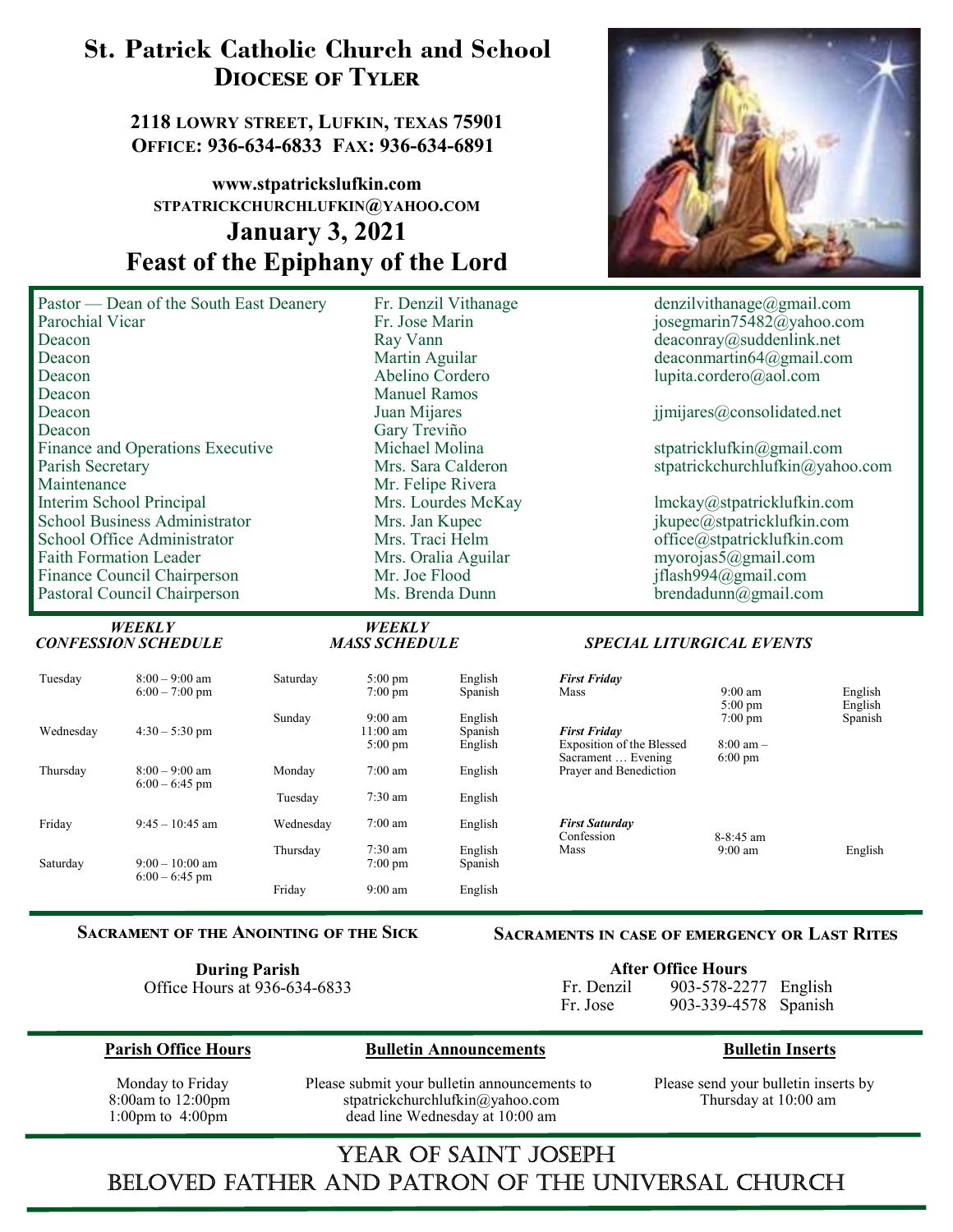## This week Mass schedule and Intentions

Saturday January 2, 5:00 pm 7:00 pm † Roberto Juarez Sunday January 3, Epiphany of The Lord 9:00 am 11:00 am † Juan Carlos Garcia 5:00 pm Monday January 4 7:00 am Tuesday January 5 7:30 am Wednesday January 6 7:00 am Thursday January 7 7:30 am 7:00 pm † Juan Acevedo, † Herminia Ibarra Friday January 8 9:00 am Saturday January 9, 5:00 pm 7:00 pm † Maria Felix Ramos, † Gumercindo Garcia Sunday January 10, 9:00 am 11:00 am † Ricardo Martinez 5:00 pm

# Collection December 26 & 27, 2020

| Christmas \$2,928.00                              |  |
|---------------------------------------------------|--|
|                                                   |  |
| Retired Priests of The Diocese of Tyler\$1,073.00 |  |

There is no second collection today

January 2021, Second Collections are for:

January 10, Maintenance Fund January 17, Tuition Assistance January 24, International Church in Need

#### READINGS OF THE WEEK

Saturday, Jan. 2: 1 John 2:22-28; Psalm 98:1-4; John 1:19-28 Sunday, Jan. 3: Isaiah 60:1-6; Psalm 72:1-2, 7-8, 10-13; Ephesians 3:2-3, 5-6; Matthew 2:1-12 Monday, Jan 4: 1 John 3:22—4:6; Psalm 2:7-8, 10-12; Matthew 4:12-17, 23-25 Tue. Jan. 5: 1 John 4:7-10; Psalm 72:1-4, 7-8; Mark 6:34-44 Wednesday, Jan 6: 1 John 4:11-18; Psalm 72:1-2, 10, 12-13; Mark 6:45-52 Thursday, Jan 7: 1 John 4:19—5:4; Psalm 72:1-2, 14-15, 17; Luke 4:14-22 Friday, Jan. 8: 1 John 5:5-13; Psalm 147:12-15, 19-20; Luke 5:12-16 Saturday, Jan. 9: 1 John 5:14-21; Psalm 149:1-6, 9; John 3:22-30 Sunday, Jan. 10: Isaiah 55:1-11; Isaiah 12:2-6; 1 John 5:1-9; Mark 1:7-11

#### **Faith Formation**

If either you, or your son or daughter over the age of 13, has not received First Holy Communion and/or Confirmation, we will be offering classes starting January 20, 2021, from  $6:30$  to  $8:00$ pm For more information, please call the office  $@$  936-634-6833, ext. 225.

#### Formación de fe

Si usted o su hijo o hija mayor de 13 años no han recibido la Primera Comunión y/o la Confirmación, estaremos ofreciendo clases a partir del 20 de enero del 2021, from  $6:30$  a  $8:00$ pm Para obtener más información, llame a la oficina al 936-634-6833, ext. 225.

#### **Baptism Formation Sessions** (for Baptisms of Children Under Age 7)

If you have a child under the age of 7 years who needs to be baptized, please contact Deacon Ray at deaconray@suddenlink.net to schedule an appointment for Baptism Formation. Days and times of meetings are flexible and Deacon Ray will work with you to find a convenient time. For baptism of adults and children over the age of 7, please contact the parish office. \*\*\*\*\*\*\*\*\*\*\*\*\*\*\*\*\*\*\*\*\*\*\*\*\*\*\*\*\* PREPARACION BAUTISMAL

> ¿Cuando? Martes 19 de Enero, de 6:00 a 8:00 pm ¿Donde? En el salón de La Salette Registración: llamar a la oficina Por favor de llamar antes del dia de la clase.

#### "Gathering In Faith Together" - G.I.F.T. SACRAMENT FORMATION

Monday, January 11, 2021 We listen "The Bible"

\*\*\*\*\*\*\*\*\*\*\*\*\*\*\*\*\*\*\*\*\*\*\*\*\*\*\*\*\*

"Reunidos en la fe" - G.I.F.T. FORMACIÓN DEL SACRAMENTO

Lunes 11 de Enero Nosotros escuchamos "La Biblia"

#### Please, keep in your prayers:

Tomas Martinez, Rose Ward, Madeline Largent, Joe & Jeraldine Molandes, Danny, Michelle & Daniella Zapata, Doris Philips, Cristian Roman, Krystal Segura Garza, Ennett Julio Whitehead, Jose Soto, Cathy George, Benjamin Triana, Jan Kupec, Guessippina Bonner, Theda & Steve Moseley, James Minshew, Norma R. Amezcua, Socorro Cantú & Family, Joe Flood, Denise Bennefield, Lucí Sánchez, Guillermo Romero & Family, Gisela Tovar, Gladys Partridge, Jenice Molandes, Mary Ellen Allday, Beau, and Josephine "Jo" Boyd.

#### Men & Women in Service:

Cullen Hanks, Nick Grossman, Anthony Gage Guerrero, Isabel Enriquez, Jeremy Pritchard, Lorraine C Tate, Timothy Gergen, Brenden Klenk, Tanner Crocker, and Caleb Green.

#### PREVENT ABUSE

The Diocese of Tyler is committed to provide help to anyone who may have been hurt or abused by a priest, deacon, religious, or anyone working in the name of the Church. Concerns about the conduct of Church personnel can be directed to the pastor or the Promoter of Justice: Rev. Gavin Vaverek, JCL, at 903-534-1077 or by e-mail at promoter@dioceseoftyler.org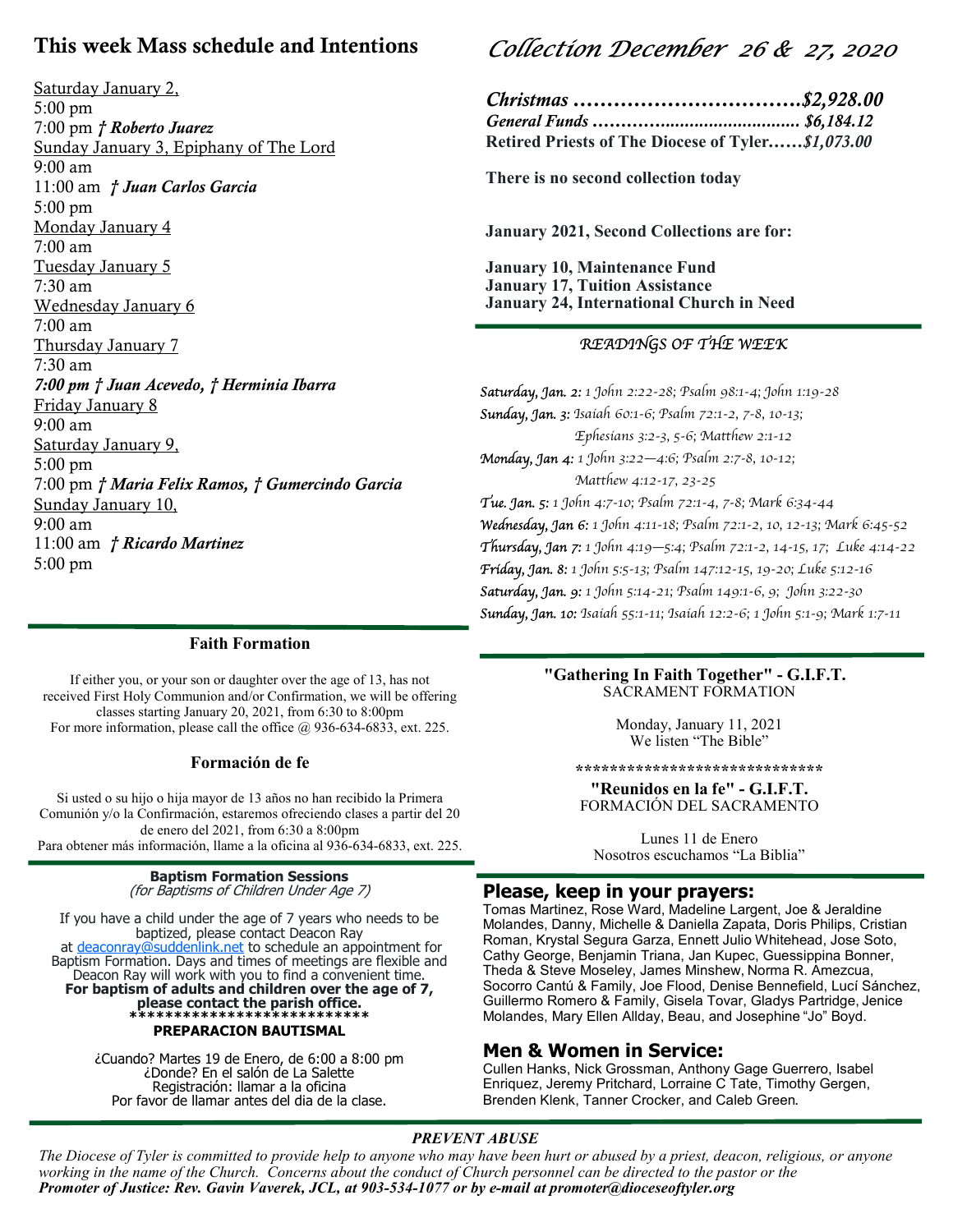# Please remember St. Patrick Catholic Church in your will.

#### Adoration of the Blessed Sacrament

Weekdays starting January 4, from 8am to 6pm.

We are looking for permanent adorers Come and spend time with Jesus!

#### ST. MICHAEL PRAYER

Saint Michael The archangel, Defend us in the battle; Be our protección against the wickedness & snares of the devil. May God rebuke him, we humbly pray, and do thou, O prince of the heavenly host, By the power of God cast into Hell, Satan and all the evil spirits, who prowl about the world, Seeking the ruin of souls. Amen.

#### ANIMA CHRISTI

Soul of Christ, sanctify me. Body of Christ, save me. Blood of Christ, inebriate me. Water from the side of Christ, wash me. Passion of Christ, strengthen me. O good Jesus, hear me. Within thy wounds, hide me. Suffer me not to be separated from Thee. From the malicious enemy defend me. In the hour of my death, call me. And bid me come unto Thee. That with Thy saints, I may praise Thee Forever and ever. Amen.

#### **MINISTRIES AND LEADERS OF OUR PARISH**

**ETHICS & INTEGRITY—** Joy Danna **1998 Communist Control of ALTAR SERVERS—**Martimiano & Cecilia Landaverde **EUCHARISTIC MINISTERS (ENG)—** Angela Quillin **EUCHARISTIC MINISTERS (SPA)—** Lupita de la Cruz **EUCHARISTIC MINISTERS (ENG)—** Angela Quillin **COMPARISTIC MINISTER**<br> **LECTORS (ENG)—** Theresa Williamson **LECTORS (SPA)—** Dora Juan **FAITH FORMATION—**Oralia Aguilar **COMPARISTIC MINISTER FAITH FORMATION—Oralia Aguilar<br>R.C.I.A. (ENG)— Brenda Dunn R.C.I.A. (ENG)—** Brenda Dunn **Matter of Audit Communist Communist G.LC.A. (SPA)—** Lupita Cordero **KNIGHTS OF COLUMBUS—**Gary Taylor **No. 2014 COLORUTANOS—Jose & Mireya Jaime -4 All Solid Contracts CLUB** — Edna & Luis Garza (All Solid Contracts Contracts **YOUTH GROUP**—Mary Zamora<br> **COME LORD JESUS**—Barbara T **CURSILLISTAS—Jaime Fernandez and COME LORD JESUS**—Barbara Taylor **ST. BENEDICT CHARISMATIC GROUP—Dcn. Gary Treviño SPANISH CHOIRS—Agustin Aguilar, Claudia Tovar, Guillermo R.** ENGLISH CHOIRS- Jan Kupec, Jimmy Schroder, Pat Powell BILINGUAL CHOIR - Cathy Wallace

#### Hail, Guardian of the Redeemer, Spouse of the Blessed Virgin Mary. To you God entrusted his only Son; in you Mary placed her trust;

with you Christ became man. Blessed Joseph, to us too, show yourself a father and guide us in the path of life. Obtain for us grace, mercy and courage, and defend us from every evil. Amen.

Memorare to St. Joseph Remember, O most pure spouse of the Blessed Virgin Mary, my great protector, Saint Joseph, that no one ever had recourse to your protection, or implored your aid without obtaining relief. Confiding therefore in your goodness, I come before you. Do not turn down my petitions, foster father of the Redeemer, but graciously receive them.

#### **PEW MISSALS**

Due to COVID-19 Pew Missals are not yet available for common use. If you wish to have a personalized copy for a donation of \$10.00, please contact the Parish Office.

#### **NUEVOS MISALES**

Debido a el COVID-19, los Misales Pew aún no están disponibles para uso común. Si desea tener una copia personalizada por una donación de \$10.00, comuníquese a la Oficina Parroquial.

### Saints and Feast of the Week

Monday, January 4 -St. Elizabeth Ann Seton Tuesday, January 5 - St. John Neumann Wednesday, January 6 - St. André Bessette Thursday January 7 - St. Raymond of Peñafort

**ETHICS & INTEGRITY**— Joy Danna **1988 1998 12:330 MARRIAGE FORMATION** — Daisy & Martin Aguilar<br>**ALTAR SERVERS**—Martimiano & Cecilia Landaverde

Live Stream Mass on St. Patrick's Face Book page almost every day!

#### Adoración del Bendito Sacramento

Dias de la semana comenzando en Enero 4, de 8am a 6pm.

Estamos buscando adoradores permanentes Ven a pasar tiempo con Jesús

ST. JOSEPH PRAYER (Composed by Pope Francis in Patris Corde.)